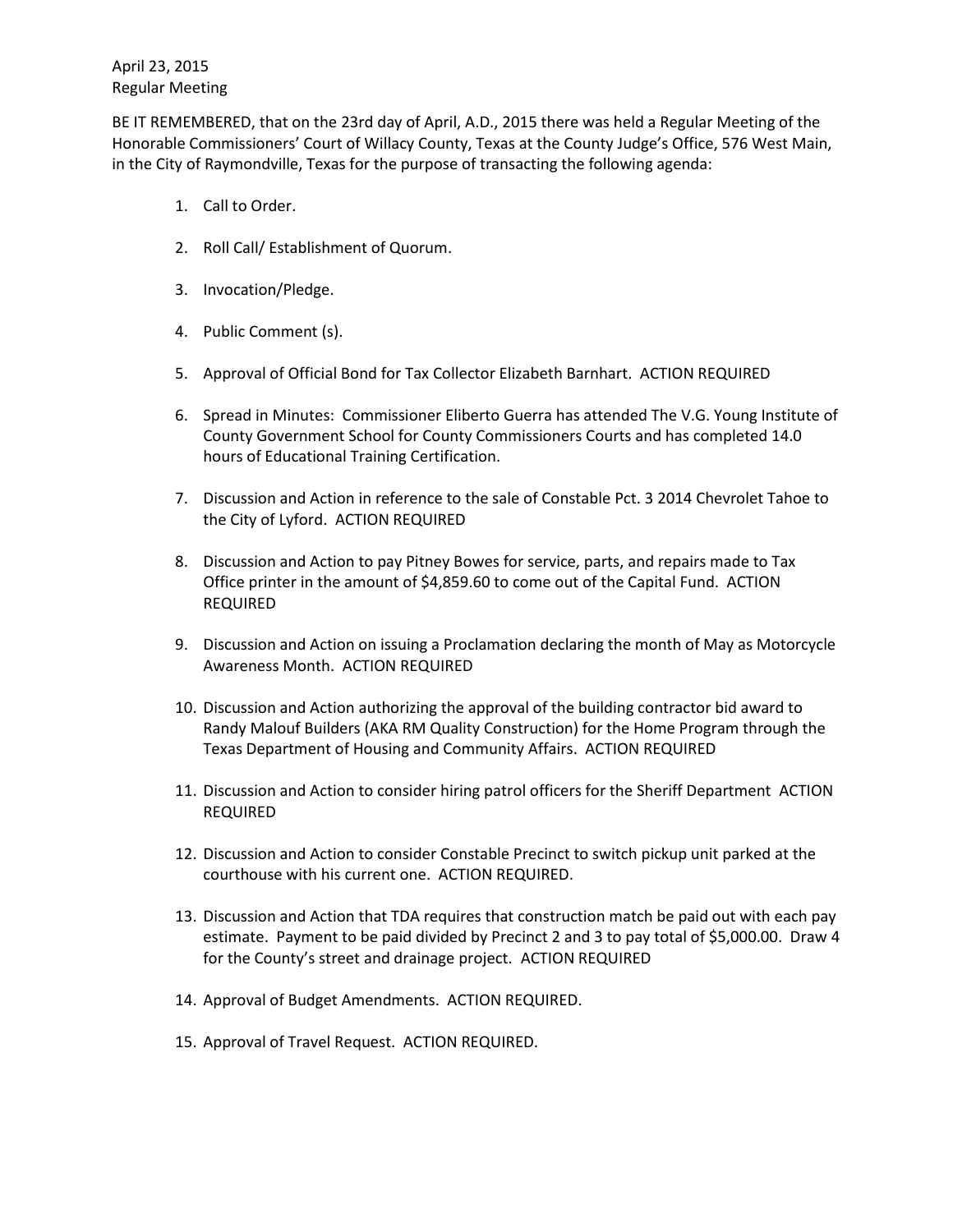16. Approval of Claims. ACTION REQUIRED.

17. Adjourn.

THE COURT MET: PRESENT:

| <b>ABSENT</b> |               |
|---------------|---------------|
|               | <b>ABSENT</b> |
|               |               |

WHEREUPON, the Court was opened to the following proceedings were had to wit:

PERSONS VISITING THE COURT: Vanessa Tijerina Ray Garcia Hortencia Garcia Ben Vera, Constable Pct. 3 Donna Hoot Dennis Hoot Dan Pineda Joe Dias

- 1. Call to Order Chairman Aurelio Guerra, Jr.
- 2. Roll Call/Establishment of Quorum Commissioner Alfredo Serrato
- 3. Pledge/Invocation Commissioner Gonzales
- 4. Public Comment(s) Vanessa Tijerina on reference to the School District and complaints on the District Attorney. Ray Garcia on reference to keeping the south of 506 Street as Garcia Street in memory of his father Oscar M. Garcia.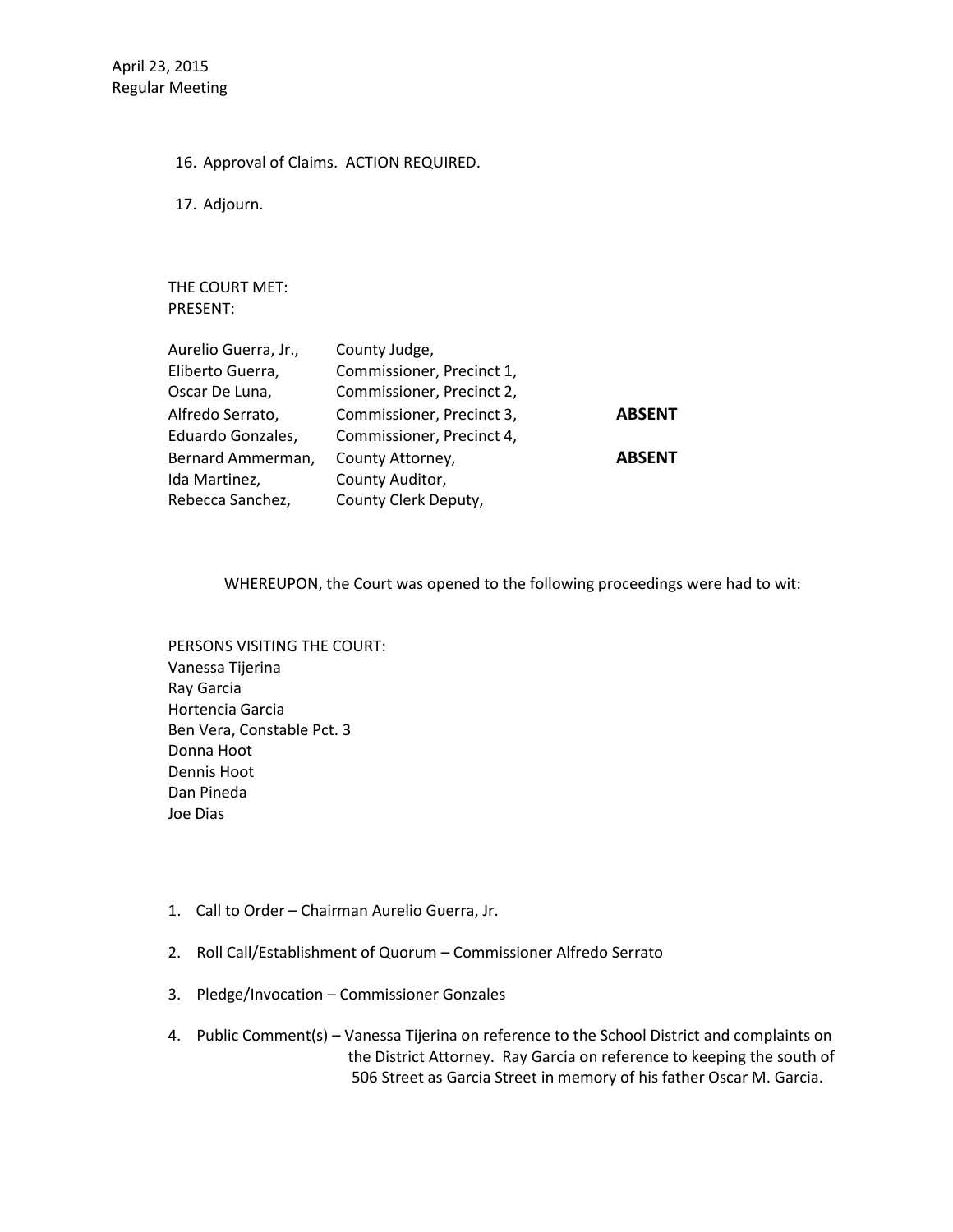> Agenda # 5 IN REGARDS TO APPROVAL OF OFFICIAL BOND FOR TAX COLLECTOR ELIZABETH BARNHART

Motion was made by Commissioner Gonzales, seconded by Commissioner De Luna for approval of Official Bond for Tax Collector Elizabeth Barnhart. Motion was put before the Court by the Chairman. Commissioners Guerra, De Luna and Gonzales voting AYE. NAYS NONE. Motion was declared carried.

Agenda # 6 SPREAD IN MINUTES: COMMISSIONER ELIBERTO GUERRA HAS ATTENDED THE V.G. YOUNG INSTITUTE OF COUNTY GOVERNMENT SCHOOL FOR COUNTY COMMISSIONERS COURTS AND HAS COMPLETED 14.0 HOURS OF EDUCATIONAL TRAINING CERTIFICATION

As per the Chairman, Spread in the Minutes the certificate were Commissioner Eliberto Guerra has attended The V.G. Young Institute of County Government School for County Commissioners Courts and has completed 14.0 hours of Educational Training Certification.

Agenda # 7 DISCUSSION AND ACTION IN REFERENCE TO THE SALE OF CONSTABLE PCT. 3 2014 CHEVROLET TAHOE TO THE CITY OF LYFORD

Motion was made by Commissioner Gonzales, seconded by Commissioner De Luna for approval for the sale of Constable Pct. 3 2014 Chevrolet Tahoe to the City of Lyford. Motion was put before the Court by the Chairman. Commissioners Guerra, De Luna and Gonzales voting AYE. NAYS NONE. Motion was declared carried.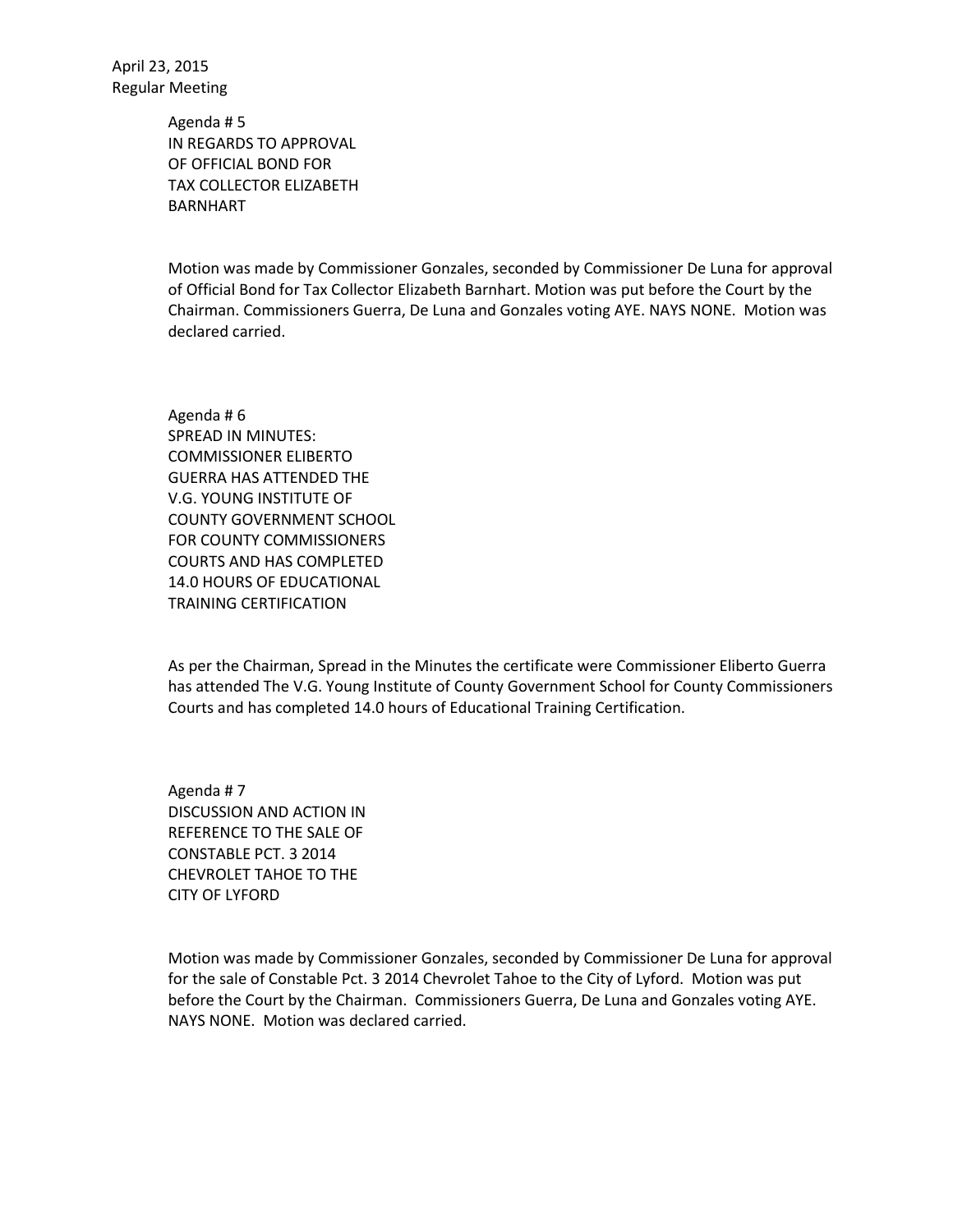> Agenda # 8 DISCUSSION AND ACTION TO PAY PITNEY BOWES FOR SERVICE, PARTS, AND REPAIRS MADE TO TAX OFFICE PRINTER IN THE AMOUNT OF \$4,859.60 TO COME OUT OF THE CAPITAL FUND

Motion was made by Commissioner Guerra, seconded by Commissioner Gonzales for approval to pay Pitney Bowes for service, parts, and repairs made to Tax Office printer in the amount of \$4,859.60 to come out of the Capital Fund. Motion was put before the Court by the Chairman. Commissioners Guerra, De Luna and Gonzales voting AYE. NAYS NONE. Motion was declared carried.

Agenda # 9 DISCUSSION AND ACTION ON ISSUING A PROCLAMATION DECLARING THE MONTH OF MAY AS MOTORCYCLE AWARENESS MONTH

Motion was made by Commissioner Gonzales, seconded by Commissioner De Luna for approval of issuing a Proclamation declaring the month of May as Motorcycle Awareness Month. Motion was put before the Court by the Chairman. Commissioners Guerra, De Luna and Gonzales voting AYE. NAYS NONE. Motion was declared carried.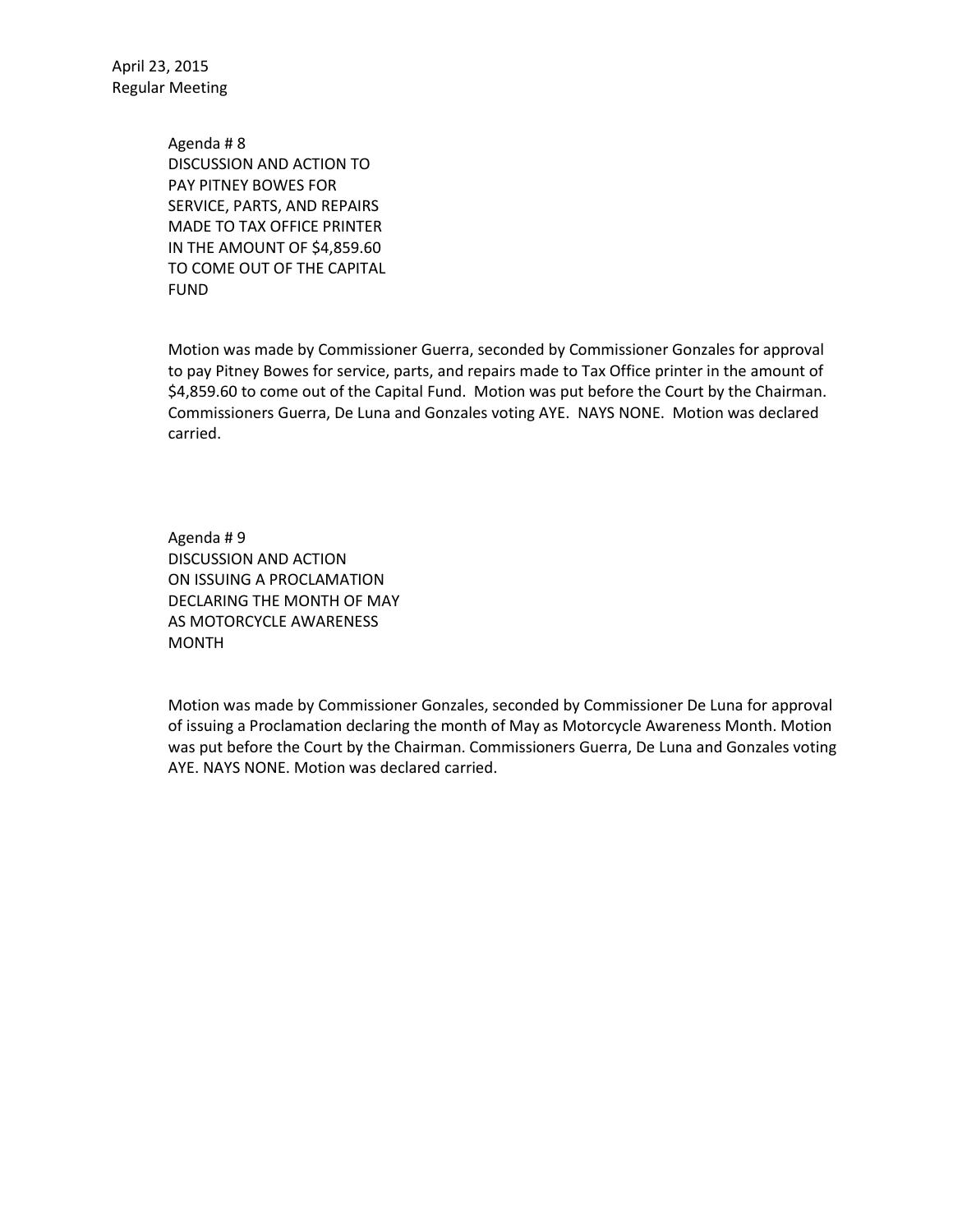> Agenda # 10 DISCUSSION AND ACTION AUTHORIZING THE APPROVAL OF THE BUILDING CONTRACTOR BID AWARD TO RANDY MALOUF BUILDERS (AKA RM QUALITY CONSTRUCTION) FOR THE HOME PROGRAM THROUGH THE TEXAS DEPARTMENT OF HOUSING AND COMMUNITY AFFAIRS

Motion was made by Commissioner Guerra, seconded by Commissioner Gonzales for approval of Resolution authorizing the approval of the building contractor bid awarded to Randy Malouf Builders (AKA RM Quality Construction) for the Home Program through the Texas Department of Housing and Community Affairs. Subject to making contact with Karen Rego by Judge Aurelio Guerra, Jr. Motion was put before the Court by the Chairman. Commissioners Guerra, De Luna and Gonzales voting AYE. NAYS NONE. Motion was declared carried.

Agenda # 11 DISCUSSION AND ACTION TO CONSIDER HIRING PATROL OFFICERS FOR THE SHERIFF DEPARTMENT

Motion was made by Commissioner Guerra, seconded by Commissioner De Luna for approval of hiring two patrol officers for the Sheriff Department. Motion was put before the Court by the Chairman. Commissioners Guerra, De Luna and Gonzales voting AYE. NAYS NONE. Motion was declared carried.

Agenda # 12 DISCUSSION AND ACTION TO CONSIDER CONSTABLE PRECINCT 1 TO SWITCH PICKUP UNIT PARKED AT THE COURTHOUSE WITH HIS CURRENT ONE

Motion was made by Commissioner De Luna, seconded by Commissioner Gonzales for approval of Constable Precinct 1 to switch pickup unit parked at the Courthouse with his current one. Motion was put before the Court by the Chairman. Commissioners Guerra, De Luna and Gonzales voting AYE. NAYS NONE. Motion was declared carried.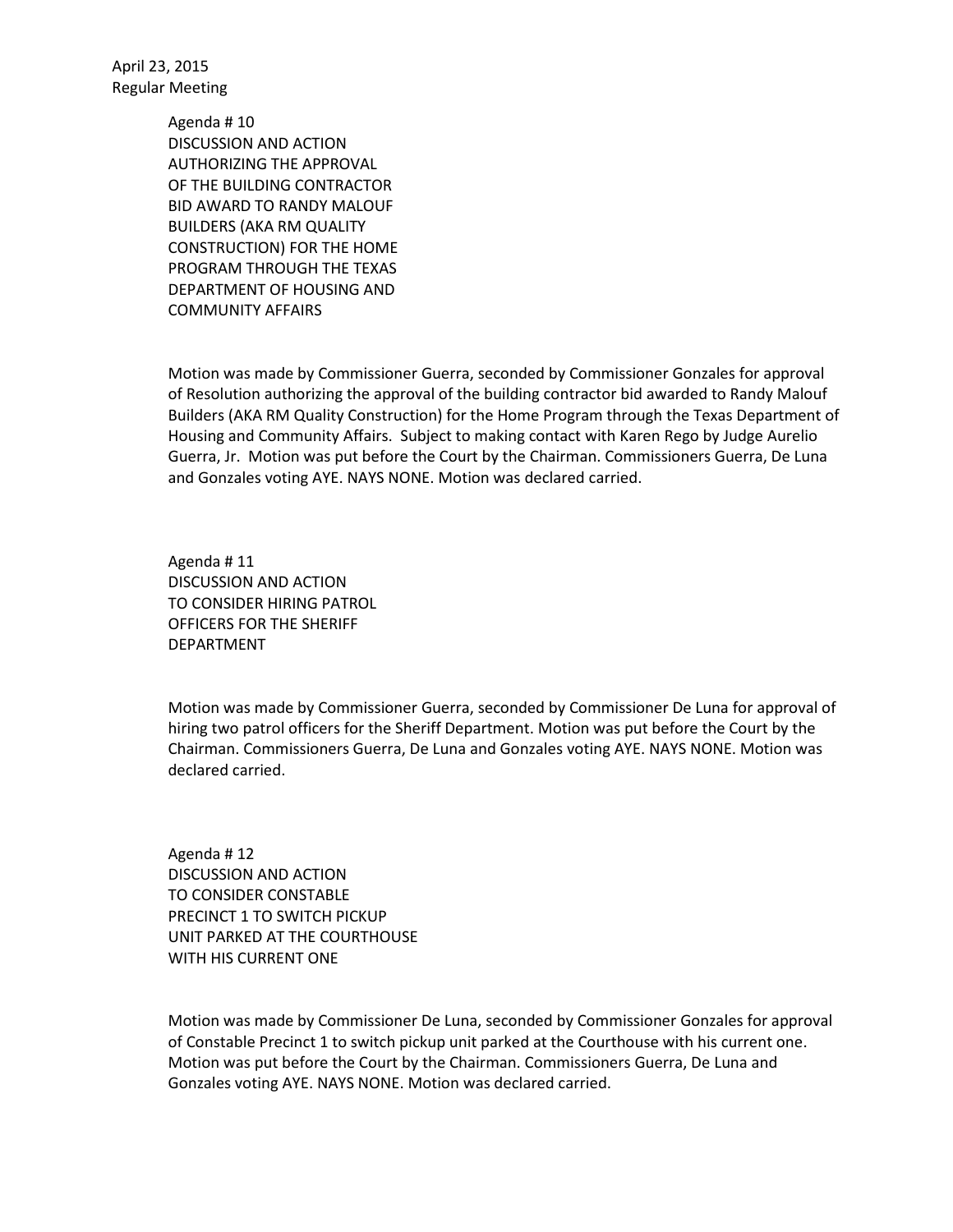> Agenda # 13 DISCUSSION AND ACTION THAT TDA REQUIRES THAT CONSTRUCTION MATCH BE PAID OUT WITH EACH PAY ESTIMATE. PAYMENT TO BE PAID DIVIDED BY PRECINCT 2 AND 3 TO PAY TOTAL OF \$5,000.00. DRAW 4 FOR THE COUNTY'S STREET AND DRAINAGE PROJECT

Motion was made by Commissioner Gonzales, seconded by Commissioner De Luna to table this item. Motion was put before the Court by the Chairman. Commissioners Guerra, De Luna and Gonzales voting AYE. NAYS NONE. Motion was declared carried.

Agenda # 14 IN REGARDS TO APPROVAL OF BUDGET AMENDMENTS

As per the Chairman, pass on this item; no report available.

Agenda # 15 IN REGARDS TO APPROVAL OF TRAVEL REQUEST

Motion was made by Commissioner Gonzales, seconded by Commissioner De Luna that the following travel requests be approved:

- 1. Veteran's Office, Alejandro Figueroa to Houston, Texas on April 28-30, 2015.
- 2. D.A's Office, up to three persons to Austin, Texas on June 8-11, 2015.
- 3. Justice of the Peace Office, Yesenia Rosas to Lubbock, Texas on June 28-30, 2015.
- 4. County Auditor's Office, Ida Martinez to Austin, Texas on May 11-15, 2015.
- 5. Commissioner Precinct 4, Eduardo Gonzales and two employees to pick up Precinct 4 vehicle from Brownwood District Departure date April 30, 2015.
- 6. Election's Office, Hugo Leyva and Laura Zamora to Corpus Christi, Texas on May 18-22, 2015.
- 7. Willacy County EMC, Frank Torres to San Antonio, Texas on May 12-15, 2015.
- 8. Constable Precinct 3, Ben Vera to San Antonio, Texas on May 12-15, 2015.

Motion was put before the Court by the Chairman. Commissioners Guerra, De Luna and Gonzales voting AYE. NAYS NONE. Motion was declared carried.